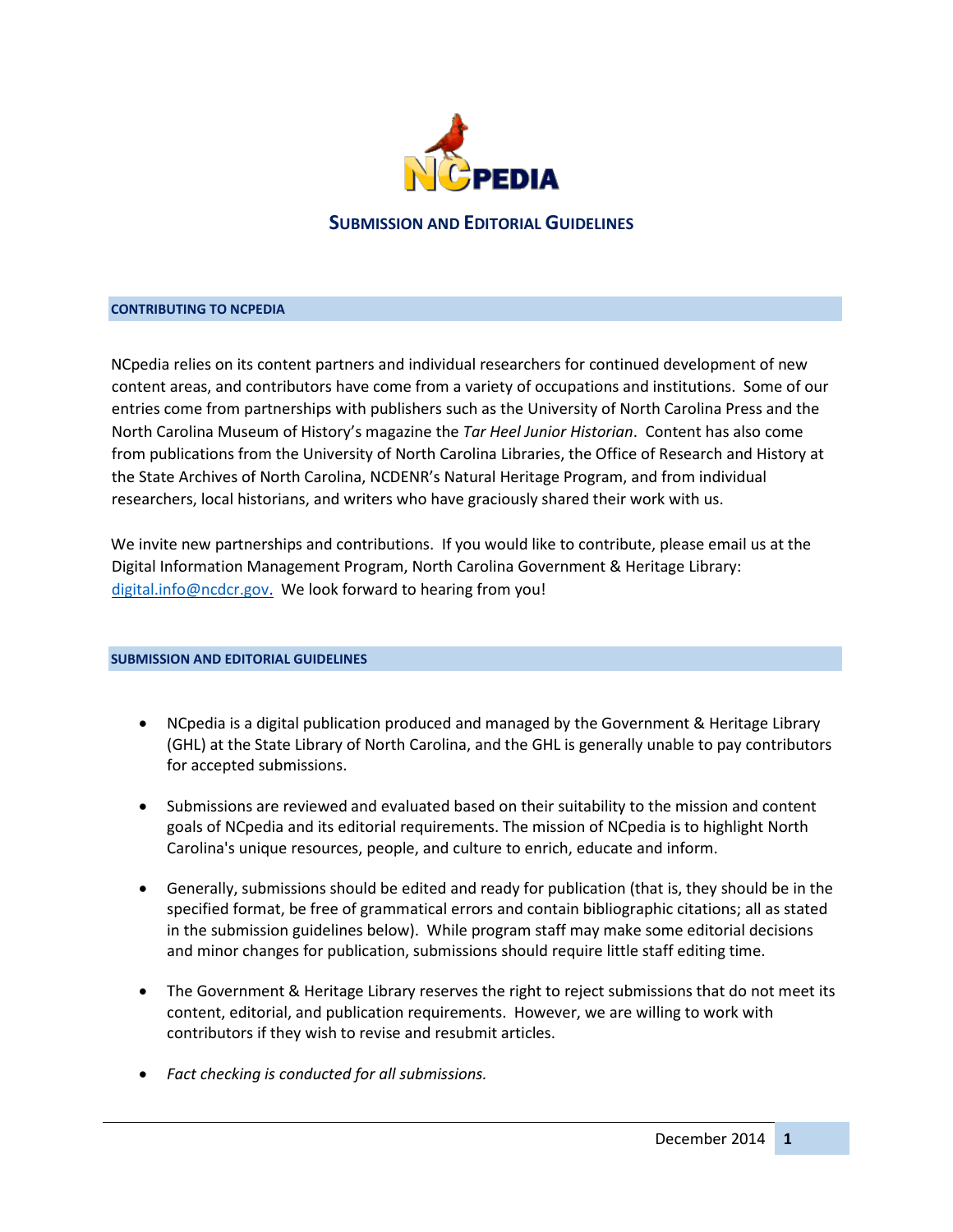#### **GENERAL SUBMISSION AND EDITORIAL GUIDELINES**

- Submissions may be sent to the Digital Information Management Program, NC Government & Heritage Library: digital.info@ncdcr.gov.
- Articles should generally be encyclopedic in nature and should range from 500 to 1400 words in length, but may go up to 2000 words in length for some topics.
- *Articles should remain neutral and non-partisan in tone.*
- Discrepancies between sources and historical interpretations may be noted in the article text.
- *List of references is required*. Include all resources used in the creation of the article. Submissions should generally have at least 3 reputable bibliographic sources. References should include resources that are considered authorities on the topic submitted. Please format references according to the Chicago Manual of Style.
- Do not include in-text bibliographic citations. Footnotes may be included. They will assist staff in fact-checking articles, although they are not included in the final publication.
- In-text hyperlinks to other NCpedia articles or other *reputable online resources* for more information are strongly encouraged.
- Supporting media credits for images/video/audio: We encourage the inclusion of images and video and audio (where appropriate), provided they are in the public domain, have a Creative Commons License, or if permission is secured to include them in NCpedia. Please provide citation information for supporting media submitted to compliment an article and include its creator, year created, title, owning institution (when applicable), and URL (where applicable).
- Subjects (optional): Suggest subject categories for the article from the list at: [http://ncpedia.org/browse-topic.](http://ncpedia.org/browse-topic) Multiple terms may be suggested, but we will categorize the article with the terms considered most relevant to the topic.
- Location (optional): Choose the relevant location categories for the article from the list at: [http://ncpedia.org/topic-location.](http://ncpedia.org/topic-location) List the town(s)/county(s) of importance to the topic. For biographies, list the town(s)/county(s) of birth, death, and/or major life event(s).
- Keywords (optional): Add any suggested keywords not included in the subject or location term lists that you think would help users find the article in a search.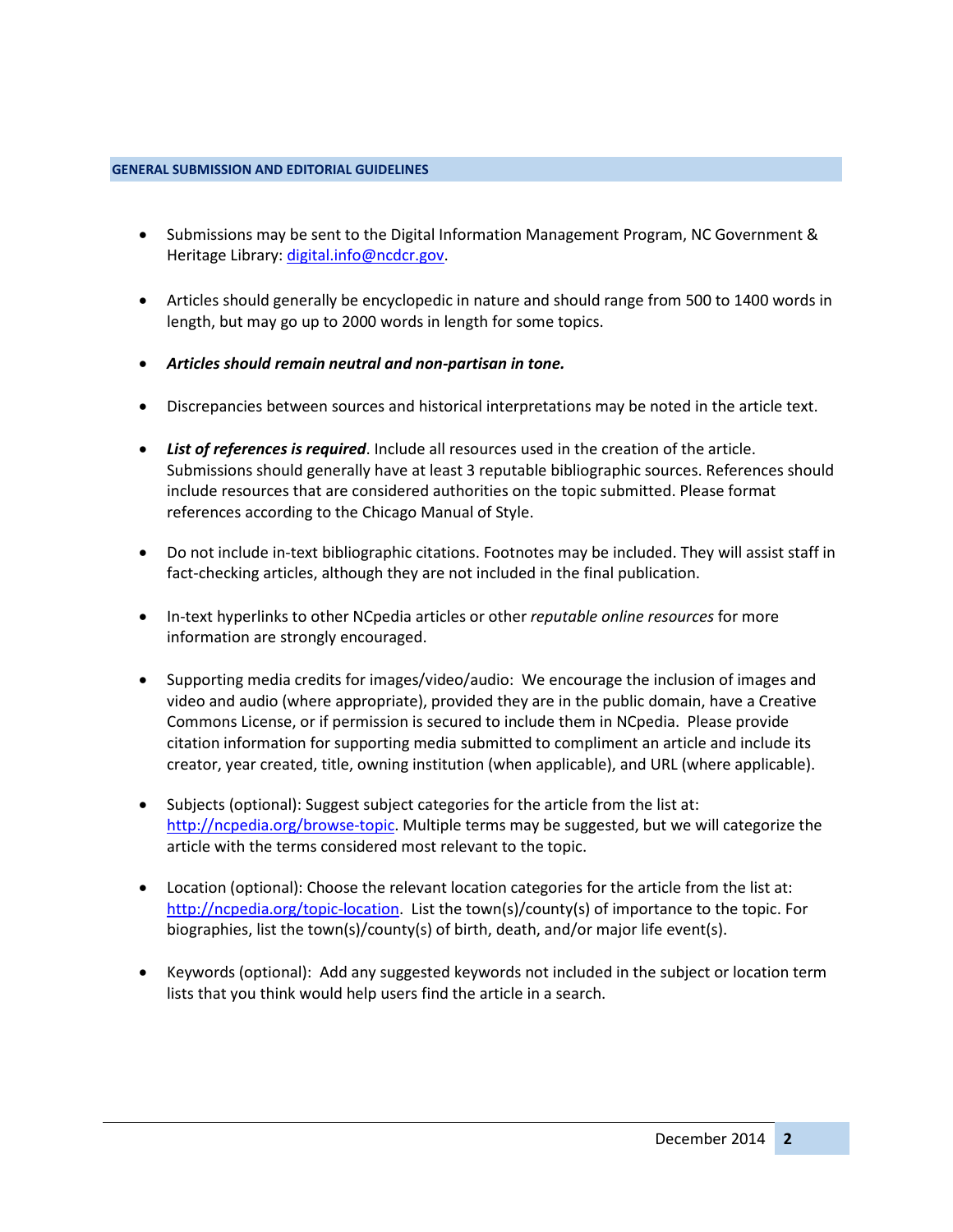#### **ARTICLE STRUCTURE GUIDELINES**

Please adhere to the following guidelines for elements required for encyclopedic entries and articles. Examples of representative entries are included at the end of this document.

### **Biographical Article**

Bibliographic and subject elements: Title, Author, Author Affiliation (where appropriate), Birth Date-Death Date (of subject)

Example: Washington, George By Rip Van Winkle, University of Sleepy Hollow 1 Jan. 1780-31 Dec. 1850

Introductory Paragraph: For a biographical entry, an introductory paragraph should be provide a summary of the subject individual, his/her occupations, place of birth, parents, siblings if known, schools attended, any military service, and a summary of other significant areas of work and contribution. Include complete birth and death dates, if known.

Body Text: For a biographical entry, the article should provide a chronological overview of important aspects the individual's life, giving special attention to events occurring in, or of importance to, North Carolina. Community service, memberships, philanthropic contributions, religious affiliations, etc. should be included. Include any marriages and children, as well as date of death and how he/she died (if known). Include place of burial (if known). *Biographical articles should remain neutral in tone.*

## **Topical Article**

Bibliographic and subject elements: Title, Author, Author Affiliation (where appropriate), Year Written/Year of Publication

Example: Old Field Schools of Sleepy Hollow By Rip Van Winkle, 1840

## Introductory Paragraph:

The introductory paragraph should summarize the topic, its significance to history, and ties to themes in North Carolina.

## Body Text:

The article should provide a chronological overview of important aspects the topic, giving special attention to events occurring in, or of importance to, North Carolina. Articles should remain neutral in tone. Discrepancies between sources and interpretations may be noted.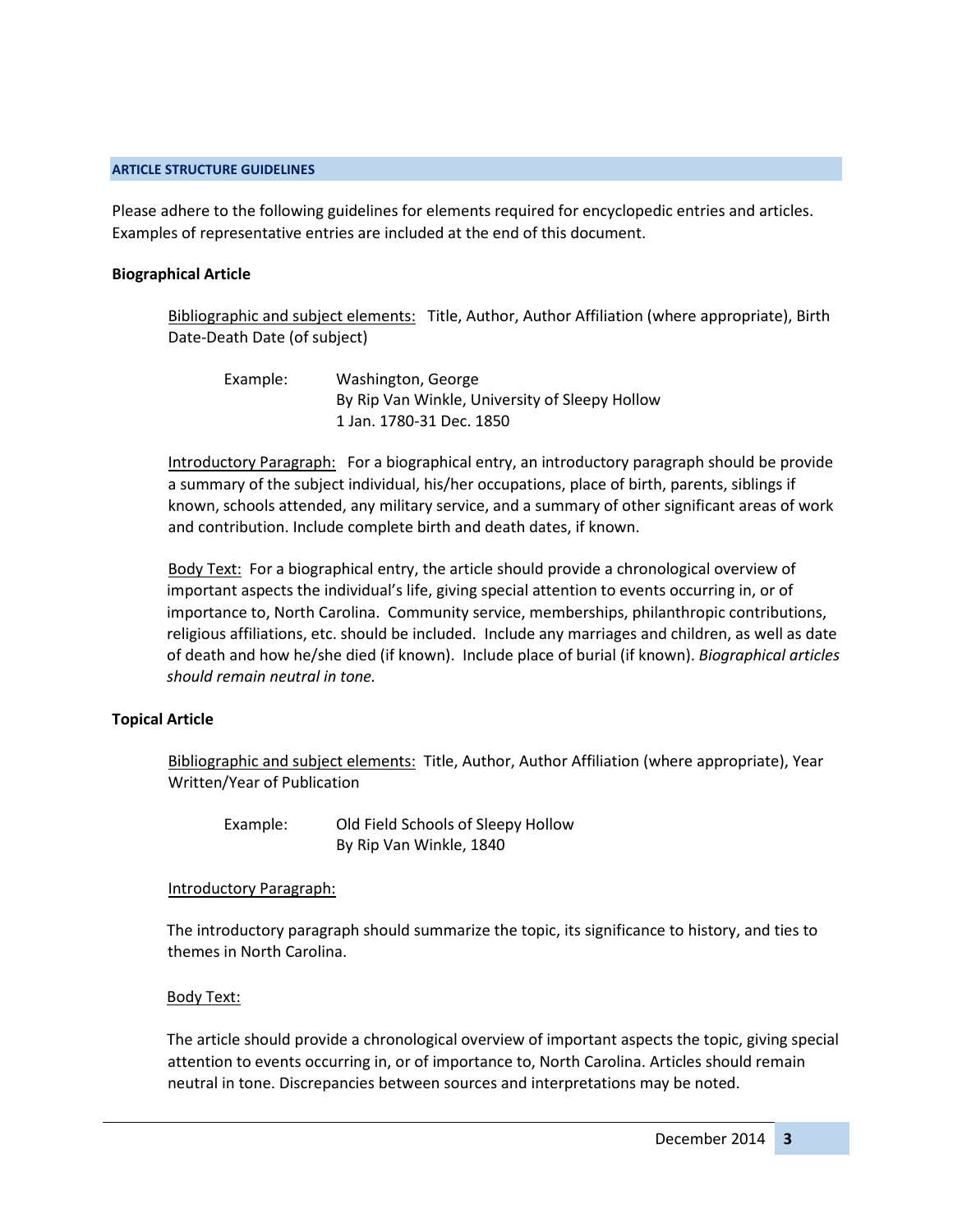#### **REPRESENTATIVE NCPEDIA ARTICLES**

### **Biographical Article Format**

### **MUSE, WILLIAM T.**

By Kelly Agan, Government & Heritage Library, 2014

## D. 27 SEPT. 1864

William T. Muse, United States Navy commander and later Confederate States Navy commander, was born likely around 1800 in the northern coastal plain of North Carolina, in either Edenton in Chowan County or Pasquotank County, the son of William T. Muse, Sr. and Mary Blount. Mary Blount, born in 1779, was a daughter of Joseph Blount II of Chowan, born 1755, and Lydia Bonner. John Wheeler reports in *[Reminiscences](https://archive.org/details/reminiscencesmem00whee)* that Joseph Blount II was the son of Joseph I, born 1715, and Sarah Durant, a descendent of George Durant. Wheeler recounts George Durant as the first English settler of North Carolina; he may be more accurately considered one of the first settlers of the Albemarle region, purchasing land in Virginia around 1661 or 1662. While Muse appears to have been a relatively minor figure in North Carolina history, he is significant for his role as commander of the Confederate North Carolina naval post at Wilmington and defense of the Cape Fear River and his role in the defense of Cape Hatteras during the **[Civil War](http://ncpedia.org/history/cw-1900/civil-war)**.

Little is known about his education prior to embarking on a military career in the antebellum United States Navy. Muse began his career in the U.S. Navy on June 1, 1828 as a midshipman and had attained the rank of commander at the time of his resignation at the secession of North Carolina to join the Confederacy. While serving in the U.S. Navy, he was promoted to lieutenant in 1841 by an order of the U.S. Congress to fill a post vacated by a Lieutenant John C. Sharpe following his court martial. In 1857 he participated the United States Coast Survey mapping of the Hatteras and Ocracoke Inlets as commander of the party conducting the hydrography of the survey. He appears to have commanded the Coast Survey steamer *Hetzel* during these efforts.

Upon entry into the Confederate States Navy, he was commissioned as Commander on June 24, 1861 and given charge of fitting out gun boats from the Confederate Navy yard at Norfolk, Virginia. He was given command of the gunboat C.S.S. *Ellis* in 1861, sailing from Norforlk on August 2 and arriving at Ocracoke Inlet on August 4, 1861. He was present with the ship in the **[defense of Hatteras](http://ncpedia.org/hatteras-inlet-battle)** on August 29, 1861. In October 1861, he was given command of the naval station at **[Wilmington](http://ncpedia.org/geography/wilmington)** until 1863. In 1863 he was given command of the ironclad C.S.S.*[North Carolina](http://ncpedia.org/north-carolina-css),* serving on the boat in its defense of the **[Cape Fear River](http://ncpedia.org/rivers/cape-fear)** until his death on September 27, 1864 when it sank in the river after running aground from leaks resulting from teredo (shipworm) infestation in the wood of her hull.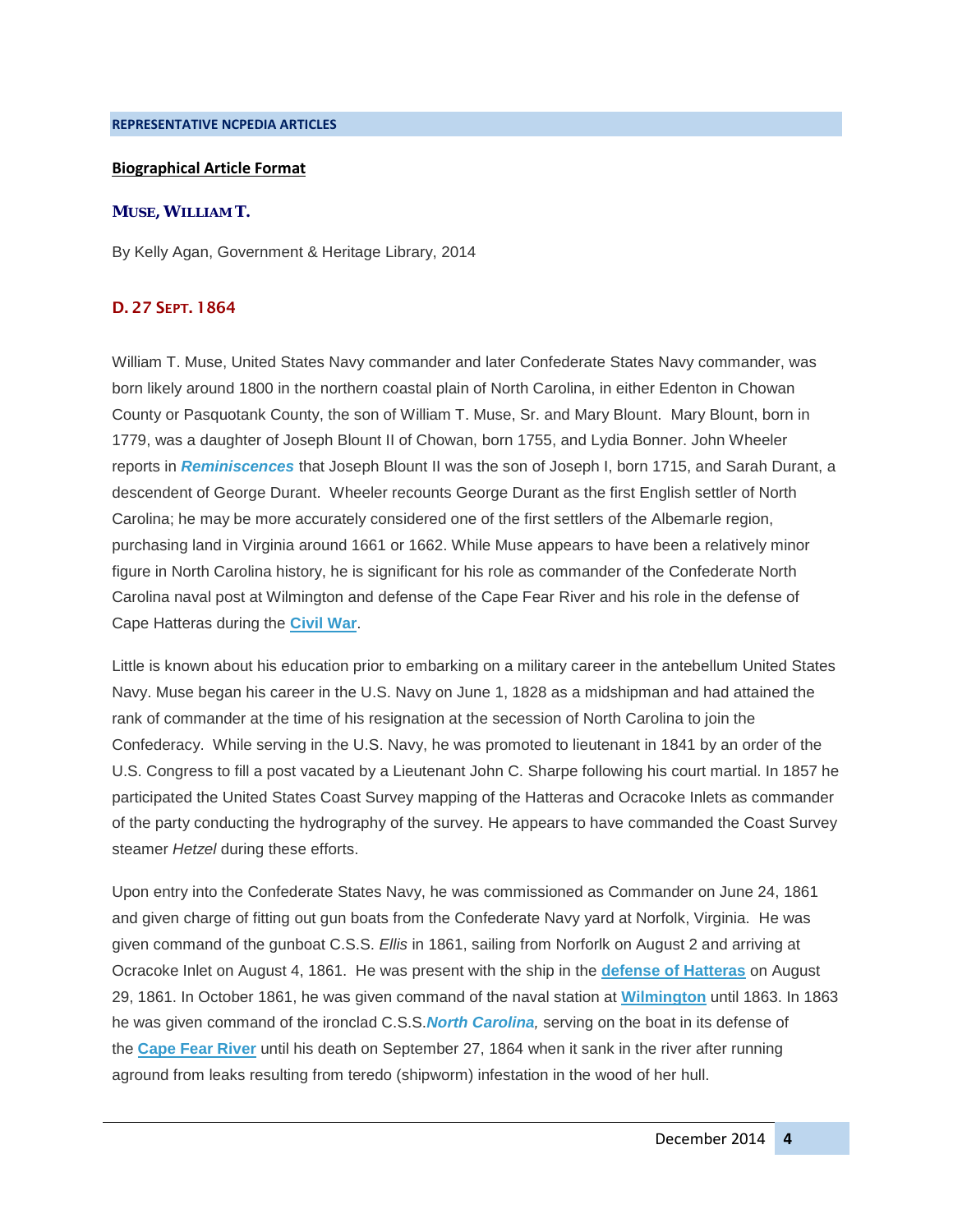Although Muse's connection to the **[University of North Carolina](http://ncpedia.org/university-north-carolina-chapel-hi)** is unclear, he was listed in the 1852 *Catalogue of the [Philanthropic Society](https://archive.org/details/catalogue00nort)* as an honorary member. Muse was also included in a

number of North Carolina histories due to his discovery of a painted depiction of the "Edenton Tea Party." He was reportedly on the Island of Minorca when he discovered a painting on glass, possibly in the barbershop where he was having his hair cut, that appeared to be a "caricature" of the **[Edenton Tea Party](http://ncpedia.org/history/colonial/edenton-tea-party)**. He bought the picture and presented it to the ladies of Edenton on his return. **[J.R.B. Hathaway](https://archive.org/stream/northcarolinahis02hath#page/120/mode/2up/search/Muse)** recalled the painting being on display in the court house in Edenton during his own lifetime and that sometime later the glass was broken at which point Dr. Richard Dillard had a replica produced on canvas which he donated to the North Carolina State Library.



Wheeler reported in *Reminiscences* that W. T. Muse was married and left children at the time of his death in 1864. According to Wheeler, W. T. Muse had one brother, John B. Muse, who died unmarried.

## **References:**

"Officers of the Continental and U.S. Navy and Marine Corps, 1775-1900." Navy Historical Center. **<http://www.history.navy.mil/books/callahan/reg-usn-m.htm>** (accessed April 1, 2014).

Clark, Walter. *Histories of the several regiments and battalions from North Carolina, in the great war 1861-'65, Vol. IV.* Raleigh, E.M. Uzzell, printer. 1901. 404.**<https://archive.org/details/cu31924092908569>** (accessed March 31, 2014).

Clark, Walter. *Histories of the several regiments and battalions from North Carolina, in the great war 1861-'65, Vol. V.* Raleigh, E.M. Uzzell, printer. 1901. 299- 313. **<https://archive.org/details/historiesofsever05clar>** (accessed March 31, 2014).

"Ellis." Dictionary of American Naval Fighting Ships. Naval History & Heritage Command. **<http://www.history.navy.mil/danfs/cfa3/ellis.htm>** (accessed March 31, 2014).

"North Carolina." Dictionary of American Naval Fighting Ships. Naval History & Heritage Command. **[http://www.history.navy.mil/danfs/cfa7/north\\_carolina.htm](http://www.history.navy.mil/danfs/cfa7/north_carolina.htm)** (accessed March 31, 2014).

United States. Naval War Records Office. *Officers in the Confederate States Navy, 1861-65.*Washington: Government Printing Office. 1898. 99. **<https://archive.org/details/officersinconfed00unit>** (accessed March 31, 2014).

Hathaway, J. R. B. (James Robert Bent). *The North Carolina Historical and Genealogical Register.* 1901. 120. **<https://archive.org/details/northcarolinahis02hath>** (accessed March 31, 2014).

National Society of the Daughters of the American Revolution. *Daughters of the American Revolution Magazine,* Volume 31.

1907. 360. **[http://books.google.com/books?id=bMkWAAAAYAAJ&dq=william+t.+muse+edenton&s](http://books.google.com/books?id=bMkWAAAAYAAJ&dq=william+t.+muse+edenton&source=gbs_navlinks_s) [ource=gbs\\_navlinks\\_s](http://books.google.com/books?id=bMkWAAAAYAAJ&dq=william+t.+muse+edenton&source=gbs_navlinks_s)** (accessed April 1, 2014).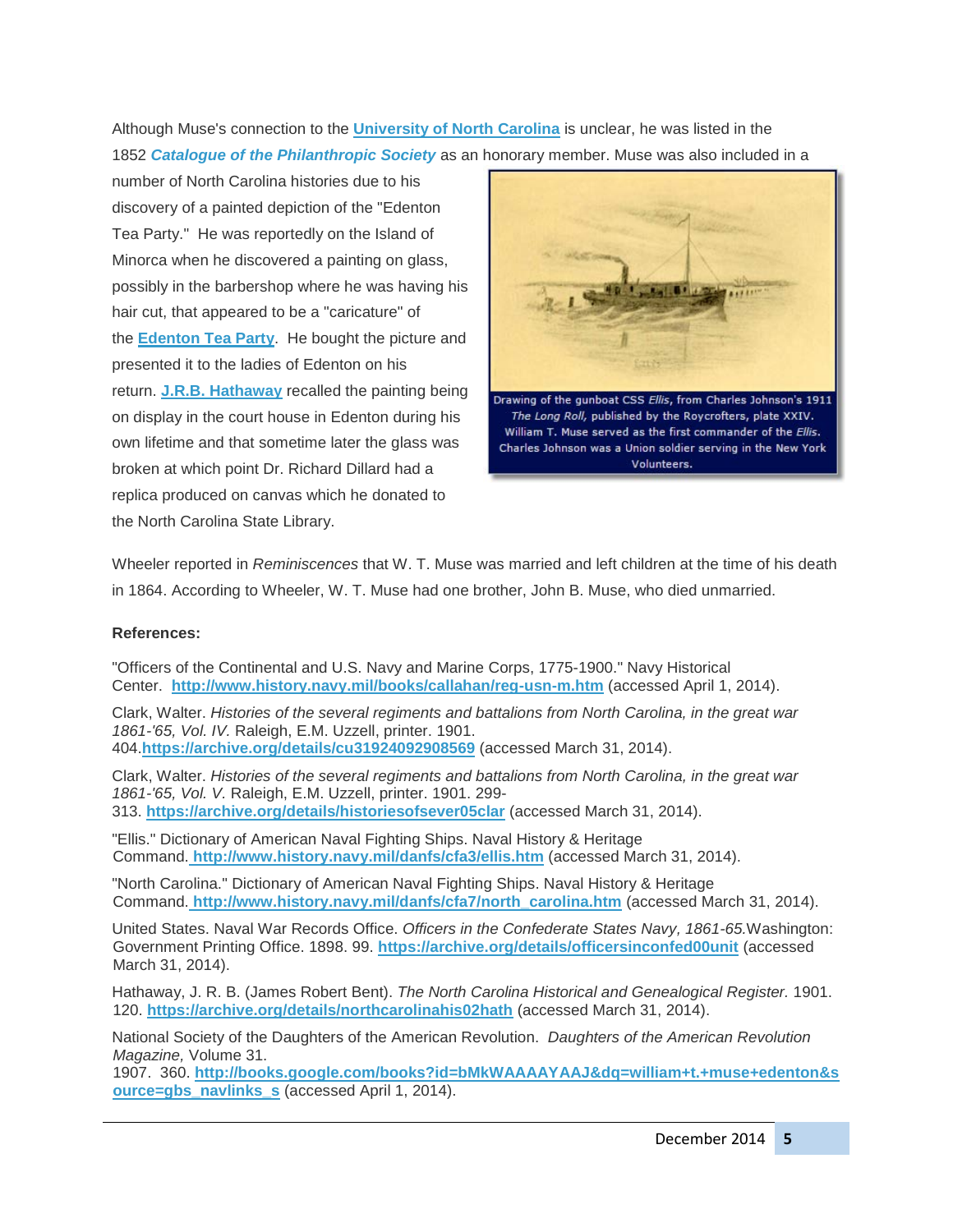Dudley, William S. 1981. "Going South: U.S. Navy Office Resignations & Dismissals On the Eve of the Civil War." The Navy Department

Library.**[http://www.history.navy.mil/library/online/going\\_south.htm](http://www.history.navy.mil/library/online/going_south.htm)** (accessed April 1, 2014).

"The Confederate Navy and Marine Corps." From *The Richmond Enquirer,* August 15 *[1861]. The New York Times* (New York, NY), September 1, 1861. **[http://www.nytimes.com/1861/09/01/news/the](http://www.nytimes.com/1861/09/01/news/the-confederate-navy-and-marine-corps.html)[confederate-navy-and-marine-corps.html](http://www.nytimes.com/1861/09/01/news/the-confederate-navy-and-marine-corps.html)** (accessed April 1, 2014).

Combs, Edwin L. IIII. "Confederate Shipbuilding on the Cape Fear River." *The North Carolina Historical Review*, Vol. 73, No. 4 (OCTOBER 1996), 409-434. **<http://www.jstor.org/stable/23521463>** (accessed March 31, 2014).

University of North Carolina Philanthropic Society. *Catalogue.* Raleigh, NC: Printed at the office of the Weekly Post. 1852.

43. **[https://archive.org/stream/catalogueofphila00univ#page/42/mode/2up](https://archive.org/details/catalogue00nort)** [\(](https://archive.org/details/catalogue00nort)accessed March 31, 2014).

Wheeler, John H. (John Hill). *Reminiscences and Memoirs of North Carolina and Eminent North Carolinians.* Columbus, O.H: Columbus Printing Works. 1884. **<https://archive.org/details/reminiscencesmem00whee>** (accessed March 31, 2014).

United States Congress. *Journal of the Executive Proceedings of the Senate of the United States of America, Vol. V.* Washington: Government Printing Office. 1887.

389. **[http://books.google.com/books?id=0GIUAAAAYAAJ&pg=PA339&lpg=PA339&dq=death+of+w](http://http/books.google.com/books?id=0GIUAAAAYAAJ&pg=PA339&lpg=PA339&dq=death+of+william+t+muse&source=bl&ots=nb0b37le9x&sig=eaGEtfb-LZ4UGUwm1BlX7ydevdg&hl=en&sa=X&ei=Isk5U-yZNNbNsQTm7oLADA&ved=0CCsQ6AEwATgK#v=onepage&q=death%20of%20william%20t%20muse&f=false) [illiam+t+muse&source=bl&ots=nb0b37le9x&sig=eaGEtfb-](http://http/books.google.com/books?id=0GIUAAAAYAAJ&pg=PA339&lpg=PA339&dq=death+of+william+t+muse&source=bl&ots=nb0b37le9x&sig=eaGEtfb-LZ4UGUwm1BlX7ydevdg&hl=en&sa=X&ei=Isk5U-yZNNbNsQTm7oLADA&ved=0CCsQ6AEwATgK#v=onepage&q=death%20of%20william%20t%20muse&f=false)**

**[LZ4UGUwm1BlX7ydevdg&hl=en&sa=X&ei=Isk5U-](http://http/books.google.com/books?id=0GIUAAAAYAAJ&pg=PA339&lpg=PA339&dq=death+of+william+t+muse&source=bl&ots=nb0b37le9x&sig=eaGEtfb-LZ4UGUwm1BlX7ydevdg&hl=en&sa=X&ei=Isk5U-yZNNbNsQTm7oLADA&ved=0CCsQ6AEwATgK#v=onepage&q=death%20of%20william%20t%20muse&f=false)**

**[yZNNbNsQTm7oLADA&ved=0CCsQ6AEwATgK#v=onepage&q=death%20of%20william%20t%20m](http://http/books.google.com/books?id=0GIUAAAAYAAJ&pg=PA339&lpg=PA339&dq=death+of+william+t+muse&source=bl&ots=nb0b37le9x&sig=eaGEtfb-LZ4UGUwm1BlX7ydevdg&hl=en&sa=X&ei=Isk5U-yZNNbNsQTm7oLADA&ved=0CCsQ6AEwATgK#v=onepage&q=death%20of%20william%20t%20muse&f=false) [use&f=false](http://http/books.google.com/books?id=0GIUAAAAYAAJ&pg=PA339&lpg=PA339&dq=death+of+william+t+muse&source=bl&ots=nb0b37le9x&sig=eaGEtfb-LZ4UGUwm1BlX7ydevdg&hl=en&sa=X&ei=Isk5U-yZNNbNsQTm7oLADA&ved=0CCsQ6AEwATgK#v=onepage&q=death%20of%20william%20t%20muse&f=false)** (accessed April 1, 2014).

U.S. Coast Survey. "Preliminary Survey of Hatteras Inlet North Carolina." 1857. MARS Id MC.167.H366.1857u. State Archives of North Carolina.

U.S. Coast Survey. "Preliminary Survey of Ocracoke Inlet." 1857. MARS Id5200.28.1486. State Archives of North Carolina.

"Life in the Field." The Data Survey 1807-1867. NOAA Central Library. National Oceanographic Data Center. **<http://www.lib.noaa.gov/noaainfo/heritage/coastsurveyvol1/BACHE5.html>**(accessed April 1, 2014).

## **Additional Resources:**

Still, William N. 1997. *The Confederate Navy: the ships, men, and organization, 1861-65*. Annapolis, Md: Naval Institute Press.

Luraghi, Raimondo, and Paolo Enrico Coletta. 1996. *A history of the Confederate Navy*. Annapolis, Md: Naval Institute Press.

# **Image Credits:**

Johnson, Charles F. *The long roll : being a journal of the civil war, as set down during the years 1861- 1863.* East Aurora, N. Y : The Roycrofters. 1911. Plate

XXIV. **<https://archive.org/stream/longrollbeingjou03john#page/n142/mode/1up>**(accessed March 31, 2014).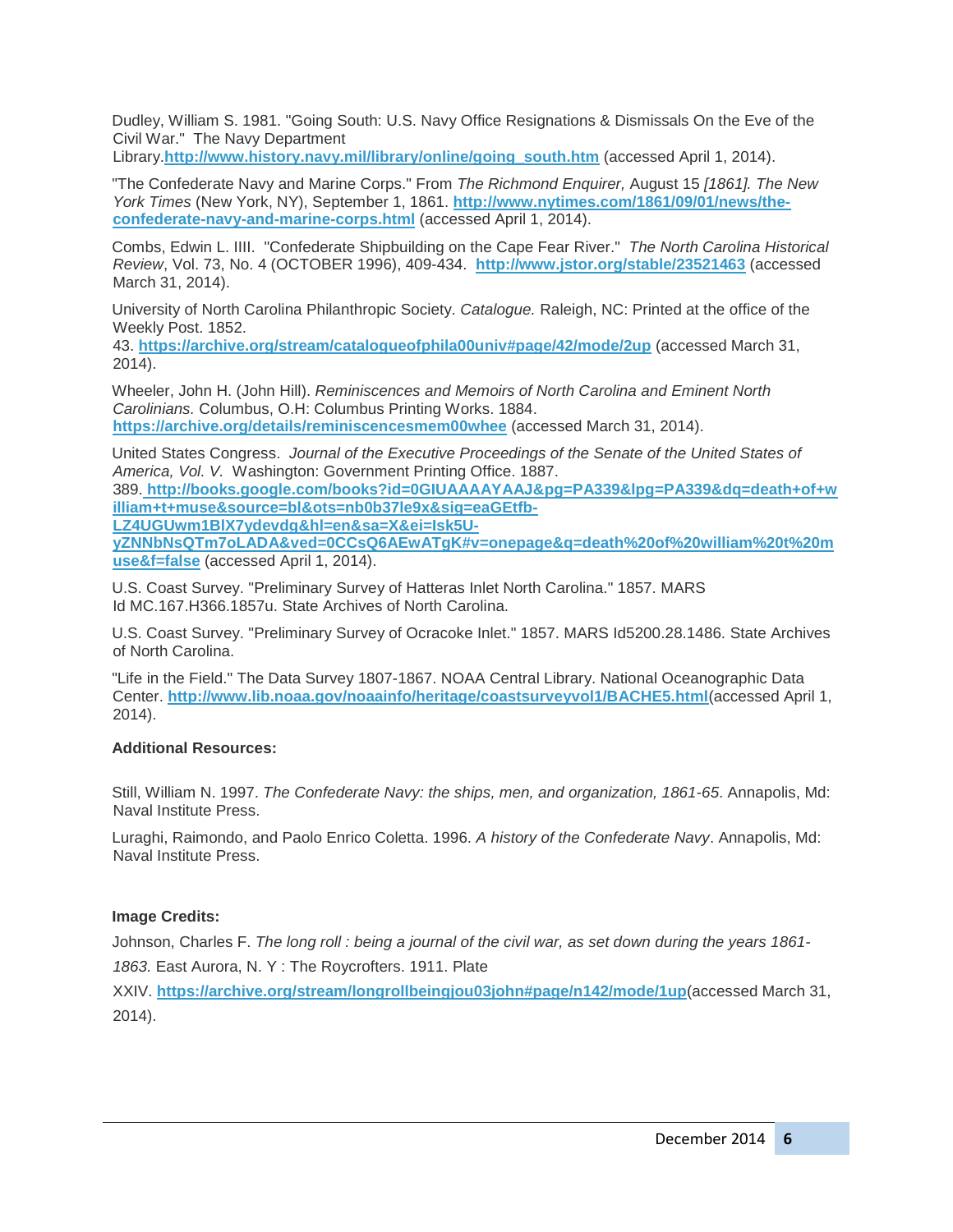## **Topical Article Format**

### **NORTH CAROLINA LIBRARY HISTORY**

By Christie Allen and Steve Case, 2008; updated by Kelly Agan, 2014 Government & Heritage Library

North Carolina has a long and rich history in public library service and in support of education and lifelong learning. Most libraries in the state trace their official beginnings to the early 20th century, with a few notable exceptions. Bath had a circulating library in the 1700s and claims the honor of being the only prerevolutionary lending library in the state. Statesville had a circulating collection in the 1840s (*Statesville Landmark*, Mar. 31, 1882). Buncombe County, too, can claim with pride that their first subscription library was established in 1879. The Durham Public Library, established in 1897, holds the distinction of being the first free tax-supported library in the State. The success of Durham's public library led to a library

boom, with institutions being established in the counties of Wake (1901), Anson (1902), Wayne (1902), Guilford (1902), Mecklenburg (1903), Craven (1906), Cumberland (1907), and Granville (1908).

Libraries were often the product of public service groups within the community. The Thornton Library in Granville County was the outgrowth of the Women's Service Association, while others grew out of local school boards, home demonstration clubs, and church groups.

Postcard image of the Haywood County Public Library near the eastern entrance to the Great Smoky Mountains National Park, Waynesville, North Carolina. Image circa 1955. From the Transforming the Tar Heel State collection at North Carolina Digital Collections, North Carolina State Library and Archives.

In the early 1900s, millionaire and business tycoon **[Andrew Carnegie](http://www.pbs.org/wgbh/amex/carnegie/)** began supplying **[Library](http://ncpedia.org/carnegie-libraries)** 

**[Building Grants](http://ncpedia.org/carnegie-libraries)** to communities throughout the country. Many North Carolina communities used these **[Carnegie grants to construct library buildings](http://ncpedia.org/carnegie-libraries)** including: Charlotte, Winston-Salem, Andrews, Asheville, Durham, Hickory, Murphy, and Greensboro (which received grants to build two libraries—one for whites, and one for African Americans). Rather uniquely, because Henderson County's population fell below the minimum threshold to receive a Carnegie Foundation grant, Carnegie personally donated \$10,000 to build their library.

North Carolina libraries, like most in the South, were segregated through much of their history, though efforts were made to offer some services to minority populations. Davidson County received a **[Julius](http://ncpedia.org/rosenwald-fund)  [Rosenwald](http://ncpedia.org/rosenwald-fund)** grant in the 1920's to offer library services to all citizens of the county, and library systems throughout the state offered either separate African American branches (such as Asheville, Raleigh, Durham, and Greensboro), or offered specific bookmobile service to African American schools, towns, and businesses. Even so, library service to African Americans was woefully inadequate. In 1948, over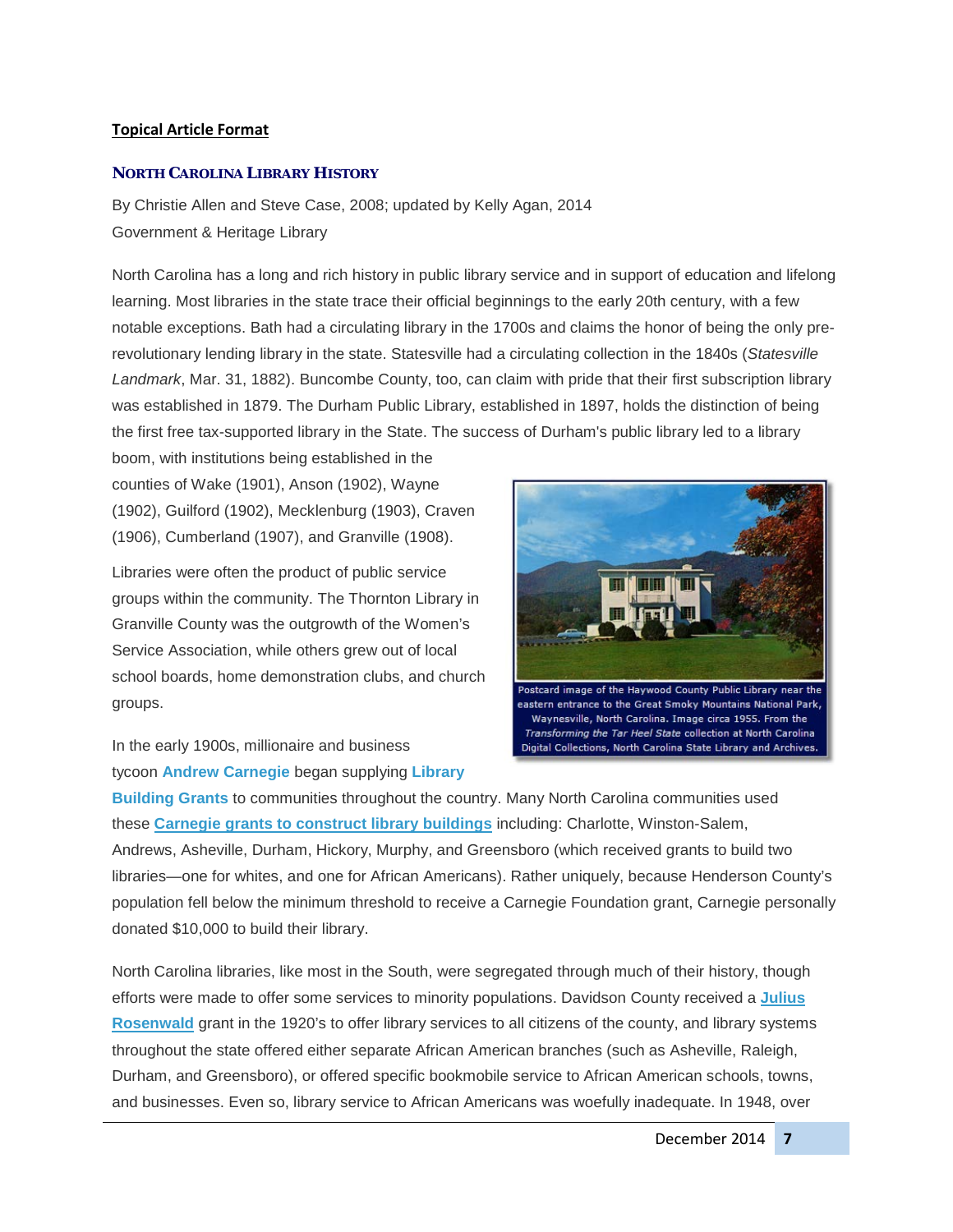80% of North Carolina's white population had access to library services compared to only 50% of the African American population. During the **[Civil Rights Era](http://ncpedia.org/civil-rights-movement)**, public libraries throughout North Carolina became truly public for the first time, offering services to all North Carolinians regardless of race.

In the 1930s, the Federal Government was responsible for the founding and maintenance of many North Carolina libraries through the **[Works Progress Administration](http://ncpedia.org/history/20th-Century/wpa)** (WPA). The aid supported building new libraries, paying library salaries, repairing old library buildings, running bookmobile service (paying for the bookmobile, driver, and collections), and funding special library programs such as the statewide book



mending program which trained women to repair damaged library books.

At one point, two-thirds of the public libraries in North Carolina were completely staffed by WPA workers. With the advent of **[World War II](http://ncpedia.org/world-war-ii)**, the federal government had to terminate the WPA library project. Even so, it left a profound impact on the state. In 1926 prior to the WPA, only 32% of North Carolinians had access to a library. By 1942, over 80% of the state's population had access to library materials.

Because so much of North Carolina is rural, bookmobiles have always

been a vital part of library services. In 1923, Durham Public Library became the owners of the state's first bookmobile. Named "Miss Kiwanis", the blue Ford half-ton truck was a donation from the Durham chapter of the Kiwanis Club. The Durham Public Library bookmobile program was so successful that several other libraries acquired bookmobiles in the years that followed, often using retired school buses and donated pickup trucks to transport the library materials. Some libraries existed solely to run these mobile services, and didn't have permanent homes until fairly recently (Jackson County, 1970; Rutherford County, 1983). By the mid-1950s, North Carolina led the country in bookmobile service, with 101 bookmobiles serving 94 counties.

Housing a collection has always been a challenge, and several communities found novel means by which to provide collections to their populations. Gaston County's library was officially established in 1937, but a collection was available in a local dentist's office as early as 1902 (after which it moved to the **[YMCA](http://ncpedia.org/ymca-and-ywca)**), and a library in New Bern operated out of what had been the New Bern Yacht Club (and it also rented out row boats). One persistent librarian in the 1930s was able to persuade Pender County officials to house the collection in the Grand Jury Room of the courthouse, with the understanding that it would only be used when court was not in session.

With 77 regional, county, and municipal libraries -- nearly 400 central and branch libraries in all -- plus more than 90 mobile units still covering the state, libraries remain a vibrant and vital part of North Carolina. And in 2010, the State Library of North Carolina's launched a 21st century library program to create a shared state-wide public library consortium that provides a common online library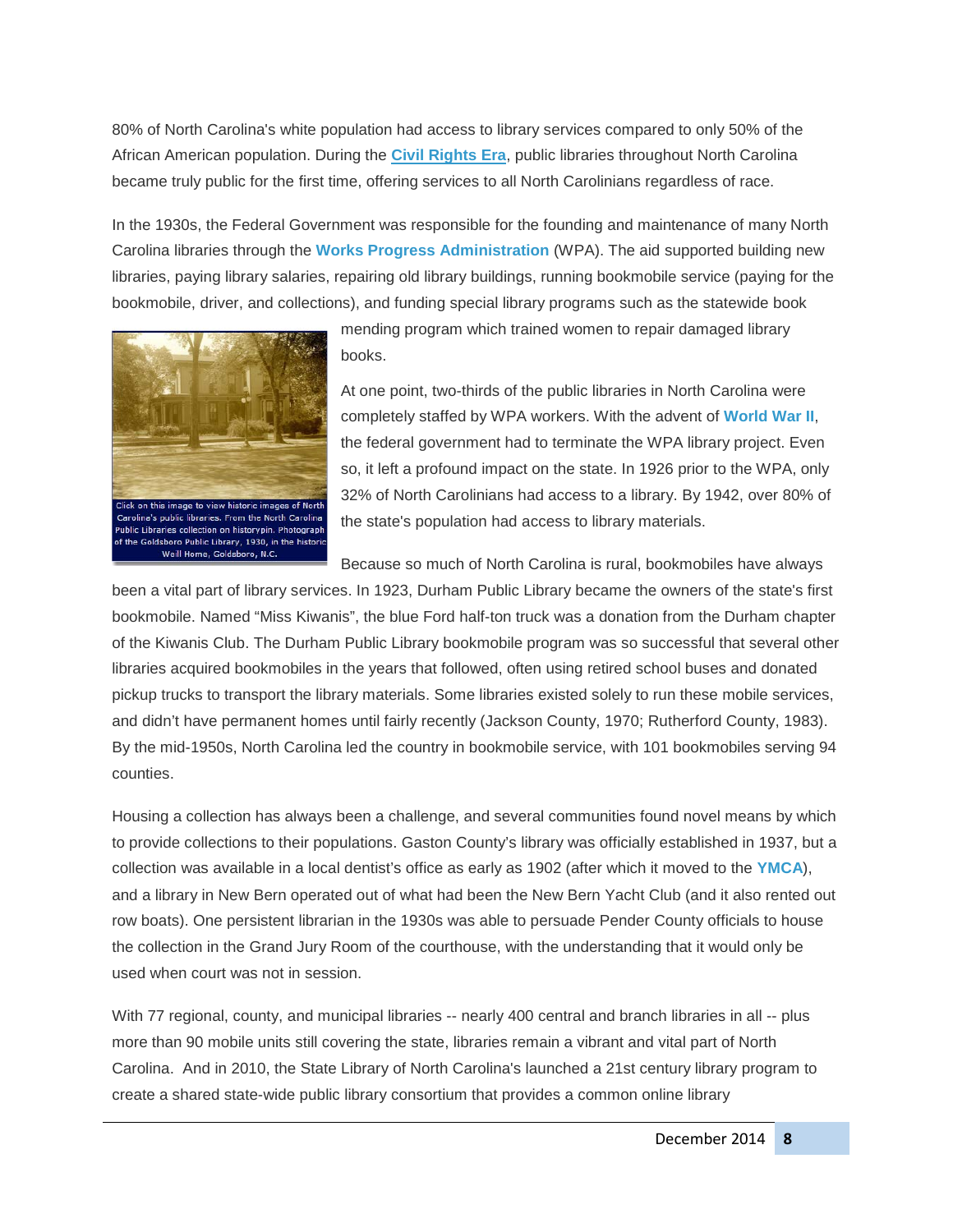catalog. Appropriately named after the **[State Bird](http://ncpedia.org/symbols/bird)**, **[NC Cardinal](http://statelibrary.ncdcr.gov/ld/services/nccardinal.html)** provides membership to independent local, county, and regional libraries to add their holdings to the shared catalog. Member libraries and their patrons can search the holdings of the consortium libraries and request items beyond those of their local library. Start-up for the consortium is supported by the State Library of North Carolina with grants from the Institute of Museum and Library Services. The project went live in February 2013 and uses an opensource and customizable integrated library system called **[Evergreen](http://evergreen-ils.org/about-us/)** developed by the Georgia Public Library System in 2006.

In the summer of 2008, the State Library began a project to collect and document the state's public library history and put out a call to North Carolina's public libraries for participation. Called **[Transforming the](http://digital.ncdcr.gov/cdm/search/searchterm/transforming%20the%20tar%20heel%20state/order/nosort)  [Tar Heel State](http://digital.ncdcr.gov/cdm/search/searchterm/transforming%20the%20tar%20heel%20state/order/nosort)**, the project sought to collect and digitize photographs and other historic items and make them available online through **[NC Digital Collections](http://digital.ncdcr.gov/)**. More than thirty libraries responded with postcards, reports, dedications, and other unique materials that are now available online. The core of this collection comes from items at the State Library of North Carolina that are known informally as the *Public Library History Files*. This "collection" was a compilation of photographs, reports, newspaper clippings, and other materials that had been sent over the years from the state's public libraries to the North Carolina Library Commission and date from the 1880s into the 1970s. Photographs from *the Public Library History Files* were included in a display at the North Carolina Library Association's Centennial Conference in 2004. Today what became known as *Transforming the Tar Heel State* can be found online at the *Library History* **[collection in NC Digital Collections](http://digital.ncdcr.gov/cdm/home/collections/library-history)**.

### **References:**

Harland-Jacobs, Jessica. *The History of Public Library Service in Durham, North Carolina 1897- 1997*. Durham: Durham County Public Library, 1998.

Historical Facts submitted by North Carolina Public Libraries. Online in the **[NC Digital Collections](http://digital.ncdcr.gov/cdm4/results.php?CISOOP1=exact&CISOFIELD1=digita&CISOBOX1=Transforming+the+Tar+Heel&CISOOP2=exact&CISOROOT=all&CISOFIELD2=publia&CISOBOX2=Histories)**.

Jones, Theodore. *Carnegie Libraries Across America*. New York: Preservation Press, 1997.

Mitchell, Thornton W. *The State Library and Library Development in North Carolina*. Raleigh : North Carolina Department of Cultural Resources. Division of State Library, 1983.

Moore, Bertha. "The Development of County Libraries in North Carolina". Essay. George Peabody College, 1948.

von Oesen, Elaine. "Public Library Service in North Carolina and the W.P.A." Thesis. University of North Carolina at Chapel Hill, 1951.

"NC Cardinal: sharing library resources and expanding opportunities." August 16, 2013. Library Development, State Library of North Carolina Blog. **[http://statelibrarync.org/ldblog/2013/08/16/nc](http://statelibrarync.org/ldblog/2013/08/16/nc-cardinal-sharing-resources-and-expanding-opportunities/)[cardinal-sharing-resources-and-expanding-opportunities/](http://statelibrarync.org/ldblog/2013/08/16/nc-cardinal-sharing-resources-and-expanding-opportunities/)** (accessed December 3, 2014).